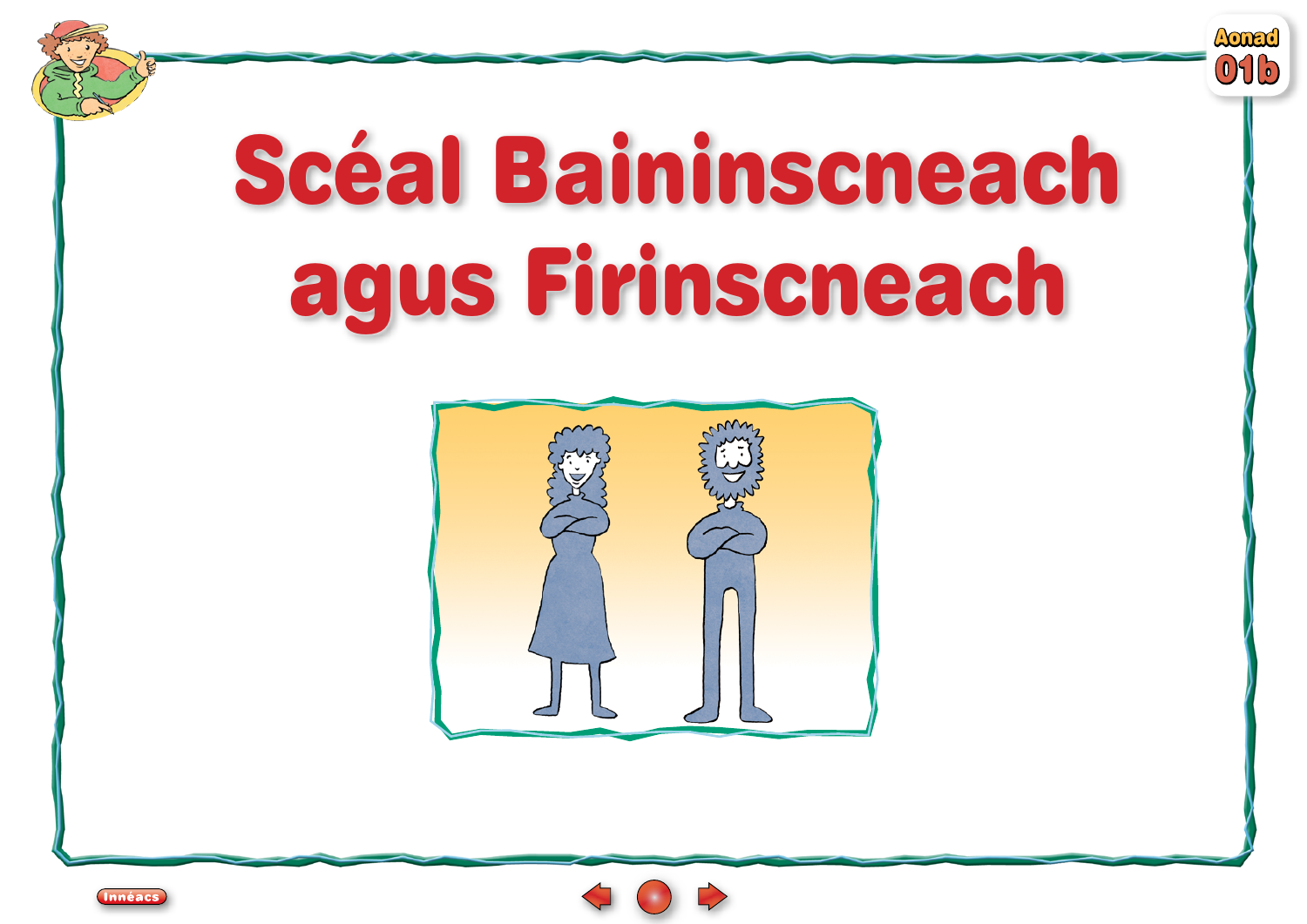#### **Scéal Baininscneach**

Is bean dheas chineálta í Máire. Dhúisigh sí maidin bhreá gheal nuair a chuala sí spideog bheag ag canadh go binn taobh amuigh den fhuinneog mhór. An Chéadaoin a bhí ann. Bhí obair mhór le déanamh ag Máire an mhaidin seo. D'ith sí pancóg dheas agus bonnóg mhór dá bricfeasta. Shiúil sí síos an tsráid fhada go dtí an chathair ghnóthach. Chuaigh Máire go dtí an spórtlann mhór ar dtús. Nuair a bhí sí réidh sa spórtlann bhuail Máire lena cara Aoife. Bhí rogha le déanamh acu idir dul go dtí an phictiúrlann mhór, an amharclann ghalánta nó an leabharlann phoiblí. Sa deireadh shocraigh siad ar dhul go dtí an bhialann Fhrancach. Chaith siad tamall ag caint faoi laethanta saoire agus caitheamh aimsire. Anuraidh chuaigh Máire go dtí an Fhrainc agus an Phortaingéil. Chaith sí coicís dheas sa dá áit. Chuaigh Aoife go dtí an Ostair agus chaith sí mí mhaith ann. Tá súil ag Máire laethanta saoire a chur in áirithe an tseachtain seo chugainn. Taitníonn sé le Máire a bheith ag taisteal agus teangacha iasachta a labhairt. Labhraíonn Máire Fraincis, Gearmáinis agus Spáinnis. Labhraíonn Máire agus Aoife Gaeilge mhaith, Gaeilge cheart agus Gaeilge chruinn. Aontaíonn siad gur teanga bhinn í an Ghaeilge. Níl suim mhór ag Aoife

sna teangacha iasachta. Tá suim mhór aici san iománaíocht, sa chamógaíocht agus sa pheil. Is iad Chelsea an fhoireann is fearr léi. Chuala Máire agus Aoife fuaim mhór. Bhí stoirm gharbh ag tosú. Nuair a tháinig siad amach as an mbialann bhí báisteach throm ag titim agus gaoth mhór ag séideadh. Dúirt Máire le hAoife nach trua nach raibh aimsir dheas ar chor ar bith in Éirinn an bhliain seo.



**Labhair le do pháirtí agus déan aibhsiú ar gach ainmfhocal baininscneach atá sa scéal seo. Cuimhnigh ar dtús cad is ainmfhocal ann!**

**Roghnaigh ocht sampla ón scéal den aidiacht leis an ainmfhocal baininscneach. Cad a thugann tú faoi deara?** 

**Tar éis an scéal seo a léamh, an bhfeiceann tú aon phatrún eile a bhaineann leis na hainmfhocail bhaininscneacha?**



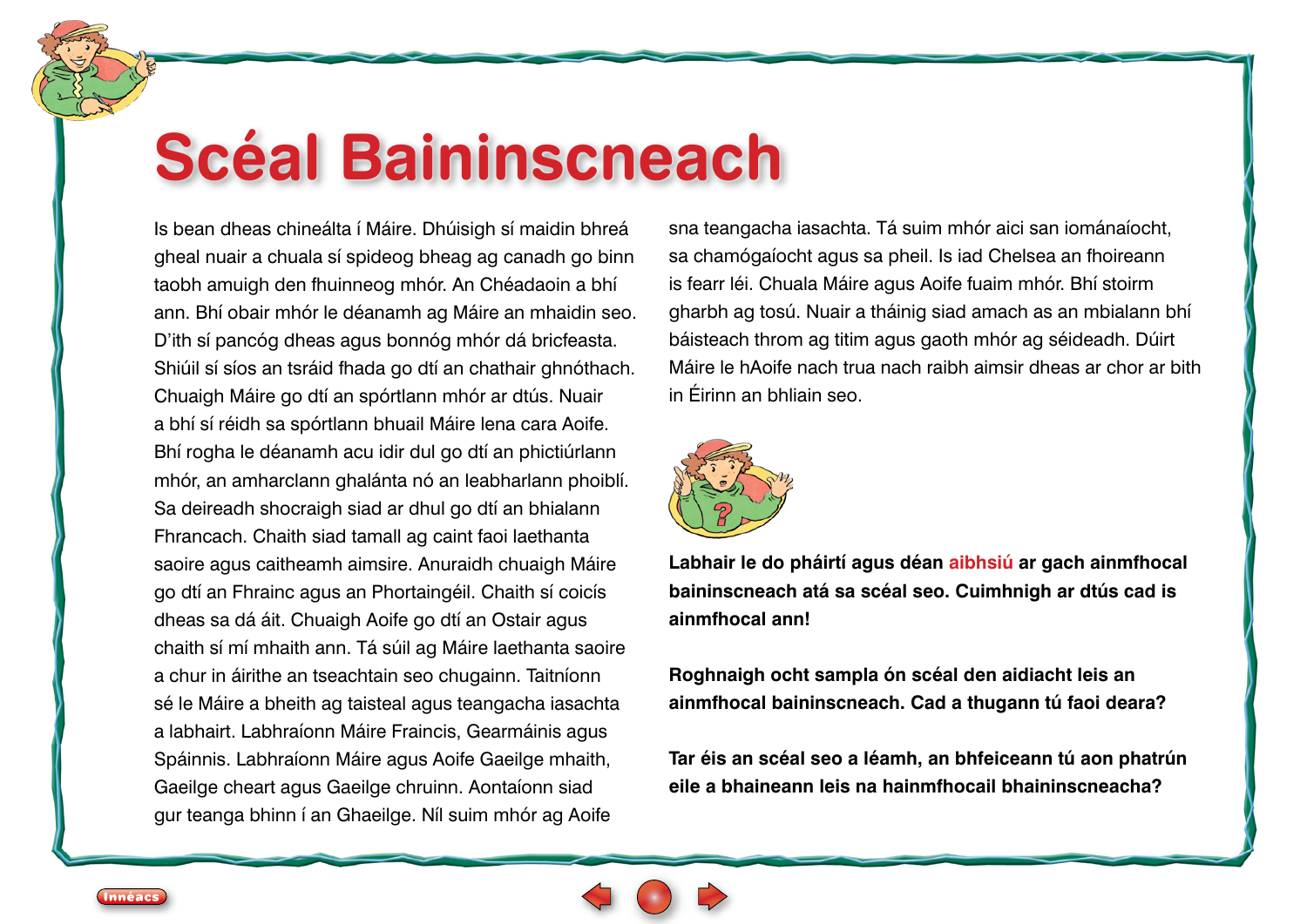## **Scéal Firinscneach**

Is fear deas cairdiúil é Seán. Dhúisigh sé go moch Dé Luain nuair a d'imigh an t-aláram. Chuala sé éan beag ag canadh sa ghairdín mór. Taitníonn bricfeasta sláintiúil le Seán. Bhí rogha aige úll glas, oráiste mór nó arán baile donn a ithe. Sa deireadh d'ith Seán an t-arán baile donn. D'ól sé an t-uisce glan ón doirteal agus bainne fuar ón gcuisneoir. Léigh sé nuachtán an lae. Bhí lá gnóthach pleanáilte ag Seán. Shiúil Seán síos an bóthar fada go dtí an baile mór glórach. Bhuail sé leis an dochtúir dílis, an fiaclóir fial, an múinteoir múinte, an feirmeoir flaithiúil, an siúinéir sláintiúil, an táilliúir trodach, an cailín cliste agus an báicéir borb. Ansin chuaigh sé go dtí an t-ospidéal cathrach le cuairt a thabhairt ar a chara maith. Chuaigh Seán abhaile agus thóg sé an bád beag amach ar an loch. Rug sé ar iasc breá agus d'ith sé an t-iasc blasta don dinnéar. Chuala sé an t-amhrán is fearr leis ar an raidió agus chuala sé madra mór ag tafann sa ghairdín. Léigh sé cúpla leathanach as leabhar a bhí leadránach. Bhí lá suimiúil ag Seán. Bhí sé tuirseach traochta, d'fhéach sé ar an am agus chuaigh sé ina luí.



**Labhair le do pháirtí agus déan aibhsiú ar gach ainmfhocal firinscneach atá sa scéal seo. Cuimhnigh ar dtús cad is ainmfhocal ann!**

**Roghnaigh ocht sampla ón scéal den aidiacht leis an ainmfhocal firinscneach. Cad a thugann tú faoi deara?**

**Tar éis an scéal seo a léamh, an bhfeiceann tú aon phatrún eile a bhaineann leis na hainmfhocail fhirinscneacha?**



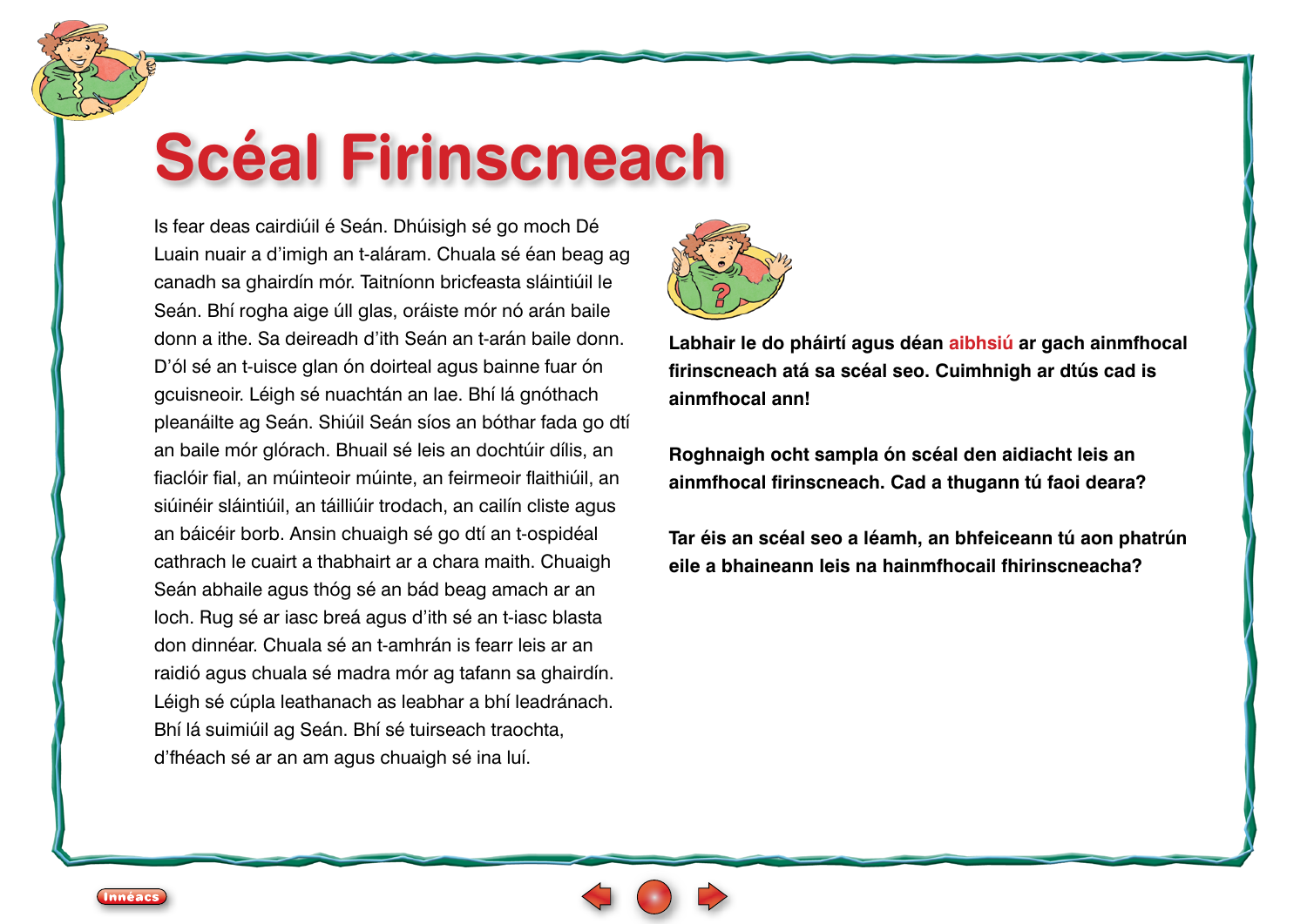#### **Scéal Baininscneach**

Is **bean dheas chineálta í Máire**. Dhúisigh sí **maidin bhreá gheal** nuair a chuala sí **spideog bheag** ag canadh go binn taobh amuigh den **fhuinneog mhór**. **An Chéadaoin** a bhí ann. Bhí **obair mhór** le déanamh ag Máire an mhaidin seo. D'ith sí **pancóg dheas** agus **bonnóg mhór** dá bricfeasta. Shiúil sí síos **an tsráid fhada** go dtí **an chathair ghnóthach**. Chuaigh Máire go dtí **an spórtlann mhór** ar dtús. Nuair a bhí sí réidh sa **spórtlann** bhuail Máire lena cara Aoife. Bhí rogha le déanamh acu idir dul go dtí **an phictiúrlann mhór**, **an amharclann ghalánta** nó **an leabharlann phoiblí**. Sa deireadh shocraigh siad ar dhul go dtí **an bhialann Fhrancach**. Chaith siad tamall ag caint faoi laethanta saoire agus caitheamh aimsire. Anuraidh chuaigh Máire go dtí **an Fhrainc** agus **an Phortaingéil**. Chaith sí **coicís dheas** sa dá áit. Chuaigh Aoife go dtí **an Ostair** agus chaith sí **mí mhaith** ann. Tá súil ag Máire laethanta saoire a chur in áirithe **an tseachtain** seo chugainn. Taitníonn sé le Máire a bheith ag taisteal agus teangacha iasachta a labhairt. Labhraíonn Máire **Fraincis, Gearmáinis** agus **Spáinnis**.

Labhraíonn Máire agus Aoife **Gaeilge mhaith**, **Gaeilge cheart** agus **Gaeilge chruinn**. Aontaíonn siad gur **teanga bhinn** í **an Ghaeilge**. Níl **suim mhór** ag Aoife sna teangacha iasachta. Tá **suim mhór** aici san **iománaíocht**, sa **chamógaíocht** agus sa **pheil**. Is iad Chelsea **an fhoireann** is fearr léi. Chuala Máire agus Aoife **fuaim mhór**. Bhí **stoirm gharbh** ag tosú. Nuair a tháinig siad amach as an m**bialann dheas** bhí **báisteach throm** ag titim agus **gaoth mhór** ag séideadh. Dúirt Máire le hAoife nach trua nach raibh **aimsir dheas** ar chor ar bith in Éirinn **an bhliain** seo.